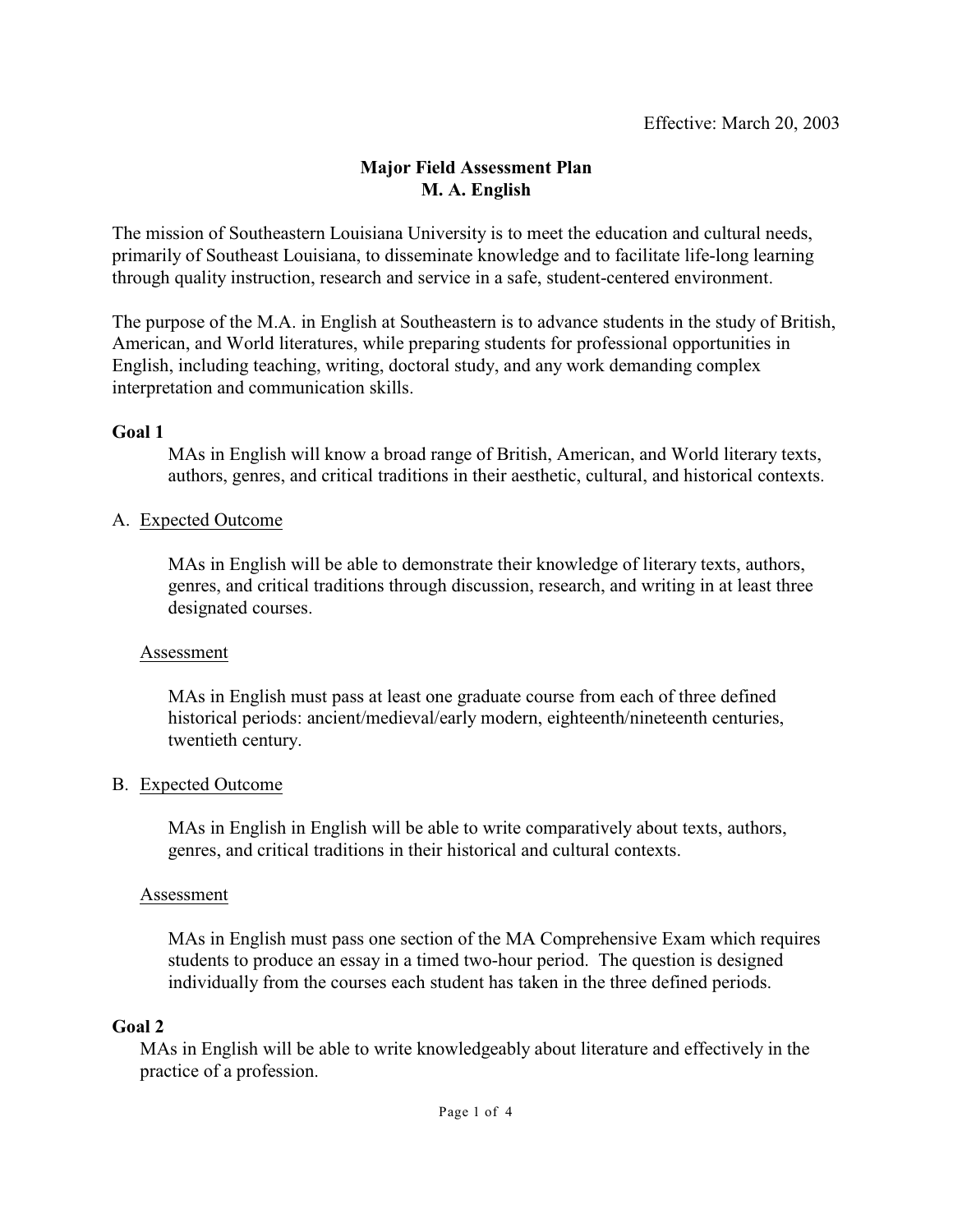### A. Expected Outcome

MAs in English will produce well-written essays on literary texts and texts appropriate to their chosen professional areas.

#### Assessment

- 1. MAs in English must pass at least 9 hours of graduate coursework at the 500 level, courses which integrate graded written work.
- 2. MAs in English must pass at least 15 to 18 hours of graduate coursework courses at the 600 level, courses which require at least one written project involving research.
- 3. MAs in English must pass Part 1 of the MA Comprehensive Exam, consisting of an essay written for a graduate class and revised to a publishable level as judged by a grading committee and director from the graduate faculty.
- 4. MAs in English must pass Parts 2 and 3 of the MA Comprehensive Exam, consisting of two timed (2 hour) essays.
- 5. MAs in English with a concentration in Professional Writing must successfully write and defend a Master's Thesis; other MA candidates have the option to write and defend a Master's Thesis as part of their program.
- 6. MAs in English must pass a "gateway" course in one professional area of English; the coursework includes both short and longer papers that demonstrate appropriate knowledge of bibliographic methods and resources in that area.

## **Goal 3**

MAs in English will have the conceptual and applied knowledge needed for success in the professional areas they pursue after completing their degree.

## A. Expected Outcome

MAs in English will know and demonstrate knowledge of the major theoretical positions, research materials, and methods in one professional area of English.

## Assessment

1. MAs in English must pass a "gateway" course in one professional area of English; this course surveys major theoretical positions, research materials, and methods in that area.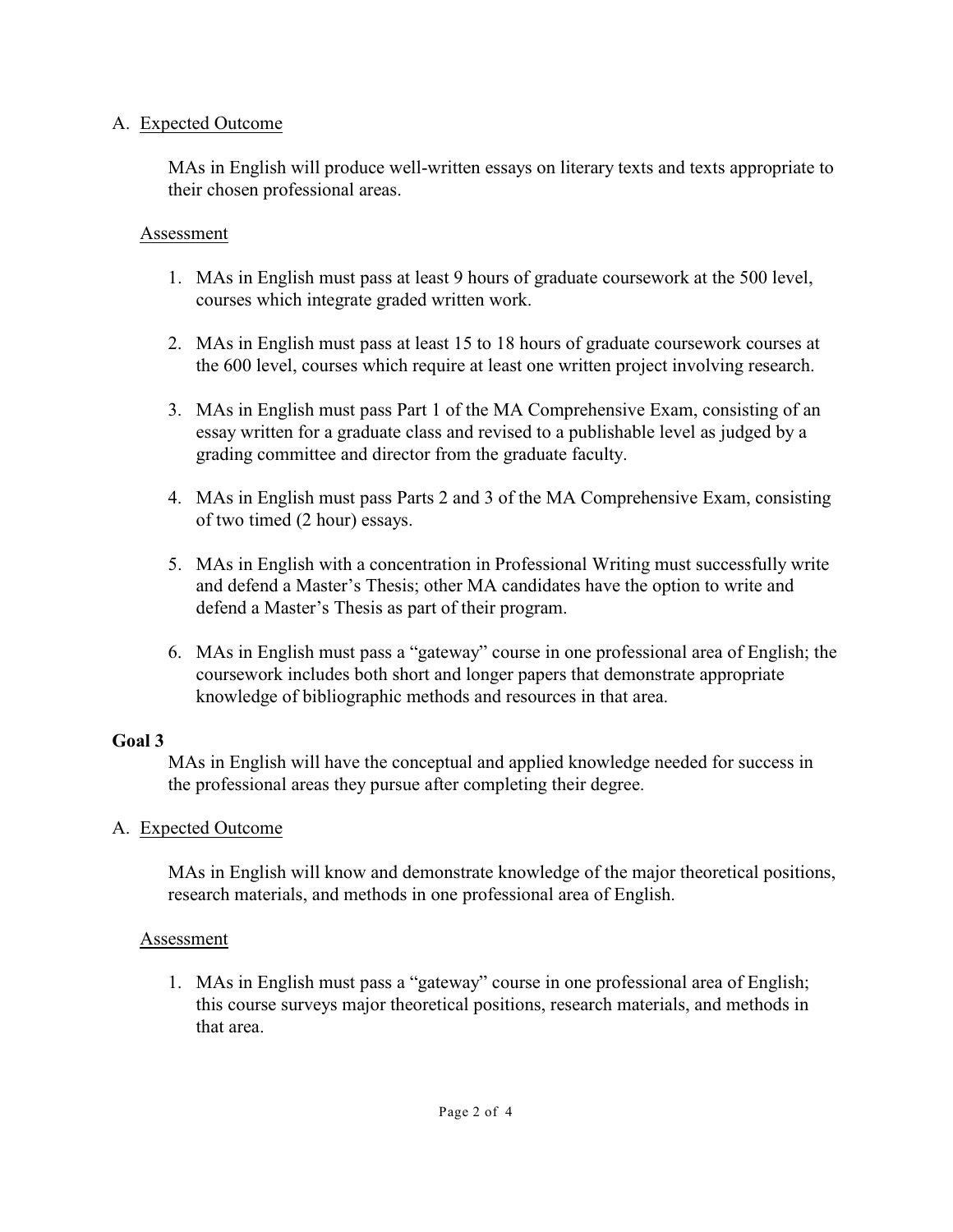2. MAs in English must pass Part 3 of the MA Comprehensive Exam, which requires a 2-hour timed essay in response to a question drawn from a set primary text and list of secondary readings in one of three areas: literary studies, professional writing or language and literacy.

#### B. Expected Outcome

MAs in English in English will gain practical experience in their area preparatory to entering their professions.

### Assessment

- 1. Selected students participate in Internship programs in professional writing (placement in internship position in business or industry) and language and literacy (mentor/apprentice teacher training program).
- 2. Selected students participate in Graduate assistantships that provide professional experience in tutoring, journal production, oversight of computer labs, administration, and scholarly research.

## C. Expected Outcome

Graduates will find appropriate employment in their areas of concentration.

## Assessment

The Director of Graduate Studies tracks alumnae for 10 years after graduation, including employment information used to assess the number of graduates in jobs directly related to their training in the MA program.

## **Goal 4**

The Graduate Program in English will provide content and methods courses for students seeking an MA in Education with English as their intended field of teaching specialization.

## A. Expected Outcome

Graduate students concentrating on the English content area in programs for an MA in Education will be able to demonstrate their knowledge of literary texts, authors, genres, and critical traditions through discussion, research, and writing.

## Assessment